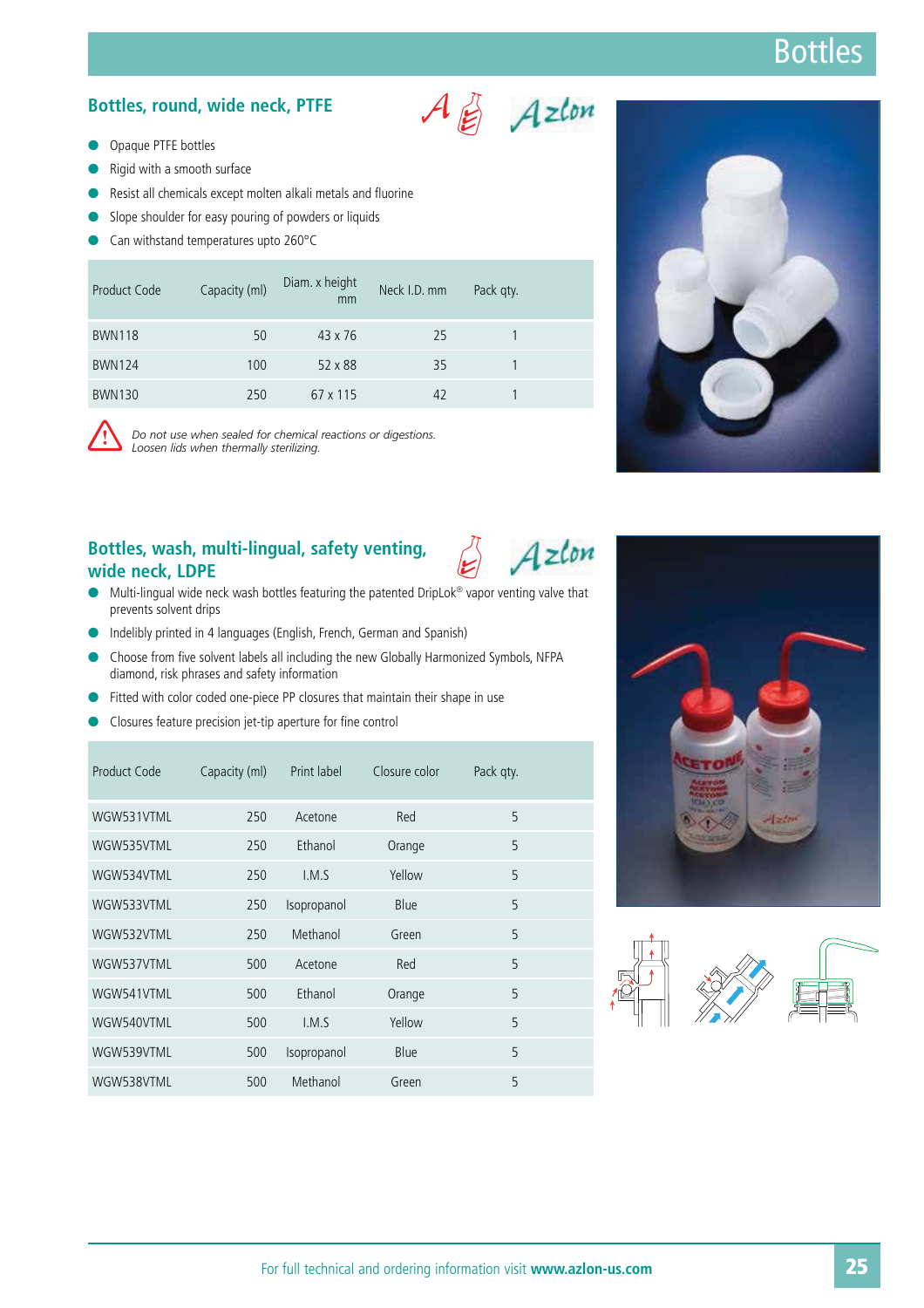

# Attention *Attention* Achtung Attención

The new Azlon® multi-lingual wash bottle gives you chemical names and safety instructions in four European languages - English, French, German and Spanish.

We've also updated the design to reflect the very latest changes in new hazard warning pictograms.

Plus, of course, you get all of the regular features and benefits this highly popular laboratory essential, including Driplok® vapor venting technology.

Our unique patented two-way valve lets the vapor escape when pressure builds up and stops air getting into the liquid. The result - no more hazardous drips or dribbles and an accurate, continuous dispensing stream.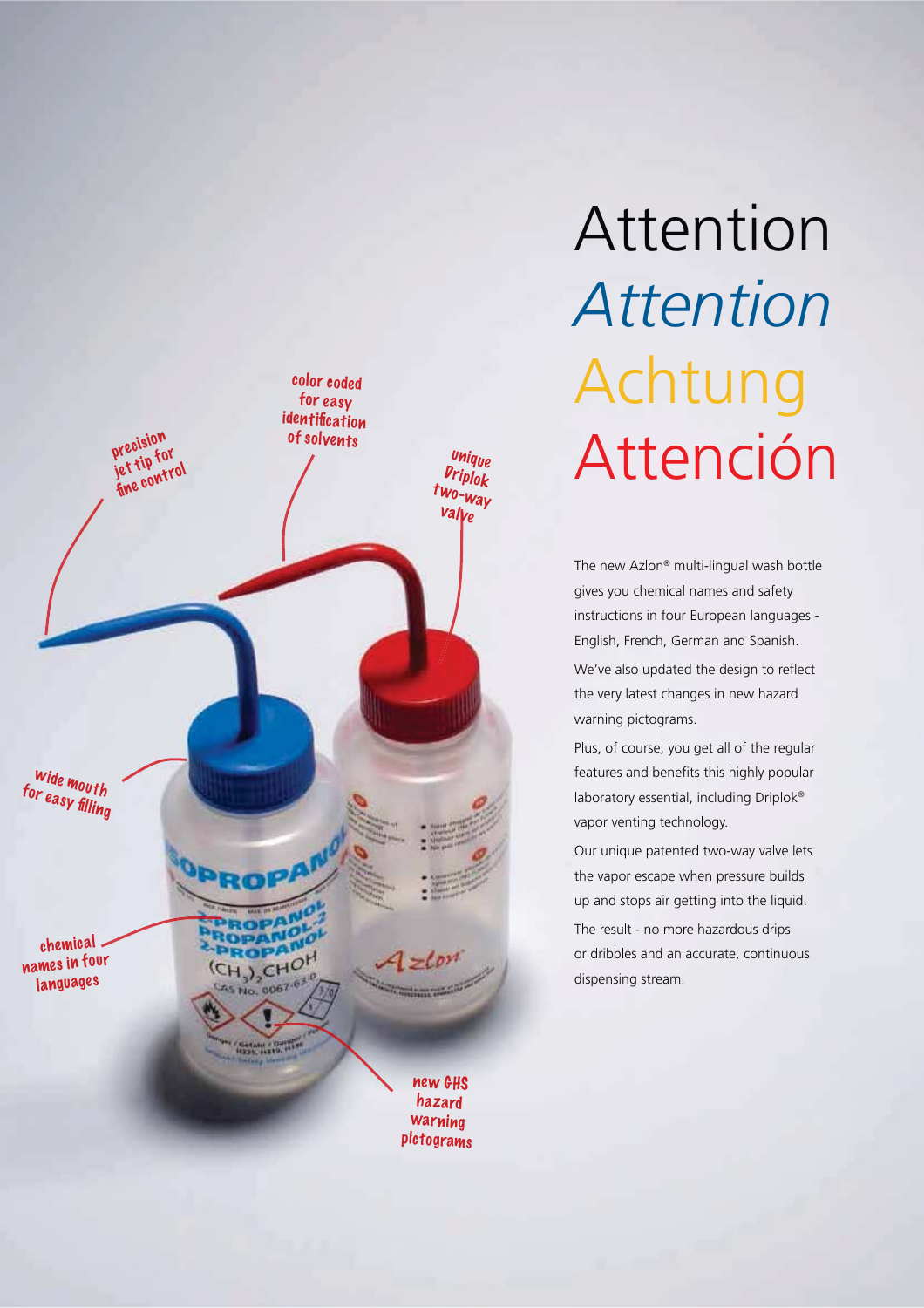#### Bottles, wash, multi-lingual, non-venting,<br>wide neck LDPF **wide neck, LDPE**



- **•** Multi-lingual wide neck wash bottles
- $\bullet$ Indelibly printed in 4 languages (English, French, German and Spanish)
- $\bullet$  Choose from three water or five solvent labels all including the new Globally Harmonized Symbols, NFPA diamond, risk phrases and safety information
- $\bullet$ Fitted with color coded one-piece PP closures that maintain their shape in use
- $\bullet$ Closures feature precision jet-tip aperture for fine control

| Product Code | Capacity (ml) | Print label        | Closure color | Pack qty. |  |
|--------------|---------------|--------------------|---------------|-----------|--|
| WGW600PML    | 250           | Distilled water    | White         | 5         |  |
| WGW602PML    | 250           | Deionised<br>water | White         | 5         |  |
| WGW530PML    | 250           | Water              | White         | 5         |  |
| WGW531PML    | 250           | Acetone            | Red           | 5         |  |
| WGW532PML    | 250           | Methanol           | Green         | 5         |  |
| WGW533PML    | 250           | Isopropanol        | Blue          | 5         |  |
| WGW534PML    | 250           | I.M.S              | Yellow        | 5         |  |
| WGW535PML    | 250           | Ethanol            | Orange        | 5         |  |
| WGW536PML    | 500           | Water              | White         | 5         |  |
| WGW601PML    | 500           | Distilled water    | White         | 5         |  |
| WGW603PML    | 500           | Deionised<br>water | White         | 5         |  |
| WGW537PML    | 500           | Acetone            | Red           | 5         |  |
| WGW538PML    | 500           | Methanol           | Green         | 5         |  |
| WGW539PML    | 500           | Isopropanol        | Blue          | 5         |  |
| WGW540PML    | 500           | I.M.S              | Yellow        | 5         |  |
| WGW541PML    | 500           | Ethanol            | Orange        | 5         |  |

#### Bottles, wash, safety venting, DIY, wide neck, Azlon **LDPE**

- $\bullet$ Do-it-yourself DripLok® wash bottles with blank write-on-panel
- $\bullet$ Indelibly printed in 3 languages (English, French and German)
- $\bullet$ Supplied with adhesive hazard labels

| Product Code | Description                                            | Pack gty. |  |
|--------------|--------------------------------------------------------|-----------|--|
|              | WGW001VTML 250ml Custom/DIY with white cap             | 5         |  |
|              | WGW002VTML 500ml Custom/DIY with white cap             | 5         |  |
| WGW020VTML   | 1000ml Custom/DIY with white cap                       | 5         |  |
| WGWPFN01     | Indelible black marker pen for custom/DIY wash bottles |           |  |

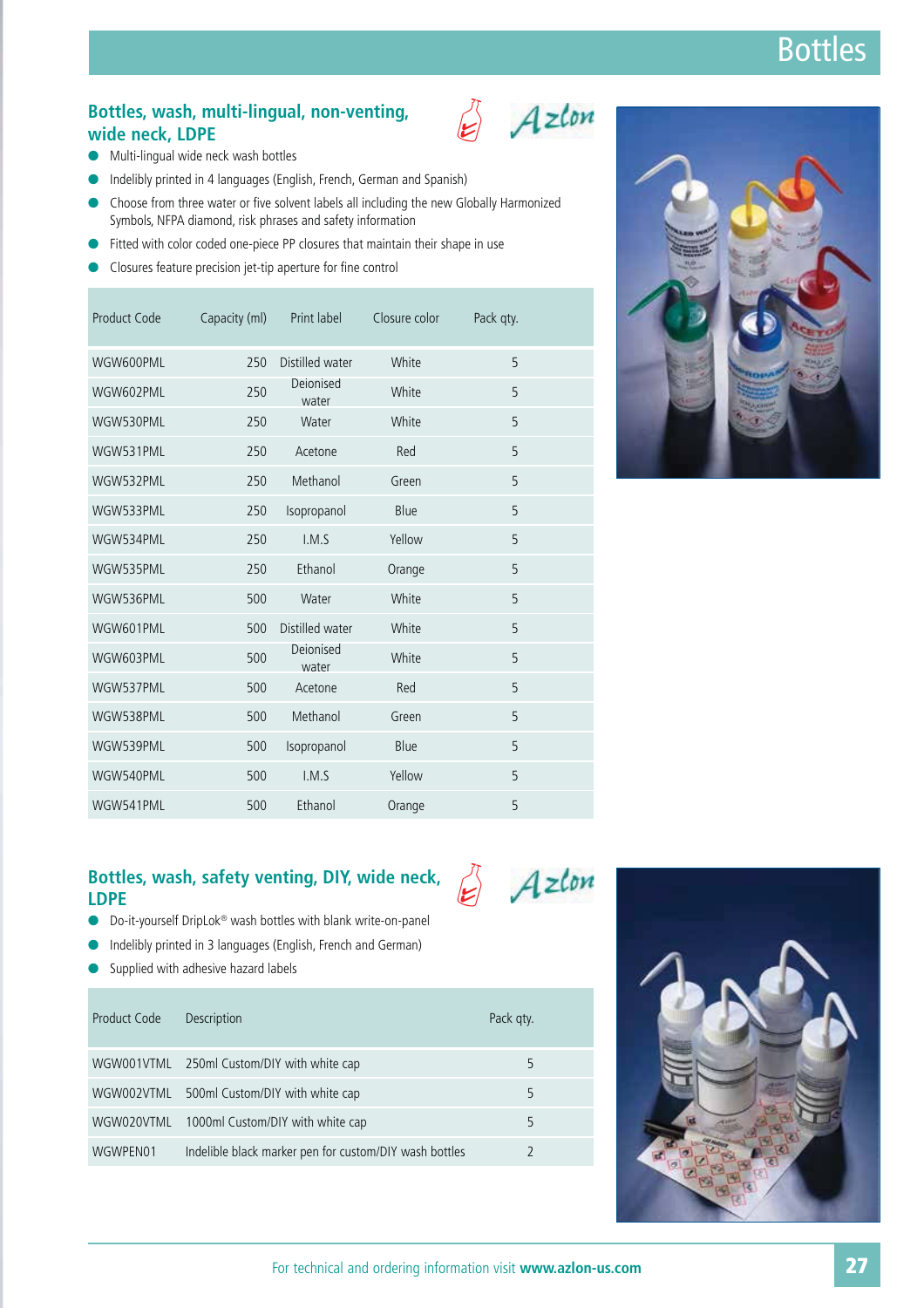

A L'ECART DE TOUTE



 $U^{\beta}$ 

YOUR MESSAGE

HERE Getate / Derre Curior

- -
- 
- 

YOUR LOGO

## Azlon® custom printed washbottles

Design your own washbottle and we will print it for you. Available in a range of bottle sizes from 250ml - 1000ml. wide or narrow mouth, venting or non-venting with a choice of cap colors.\* Call today for details. 1-844-44-AZLON.

\*Minimum order usually 500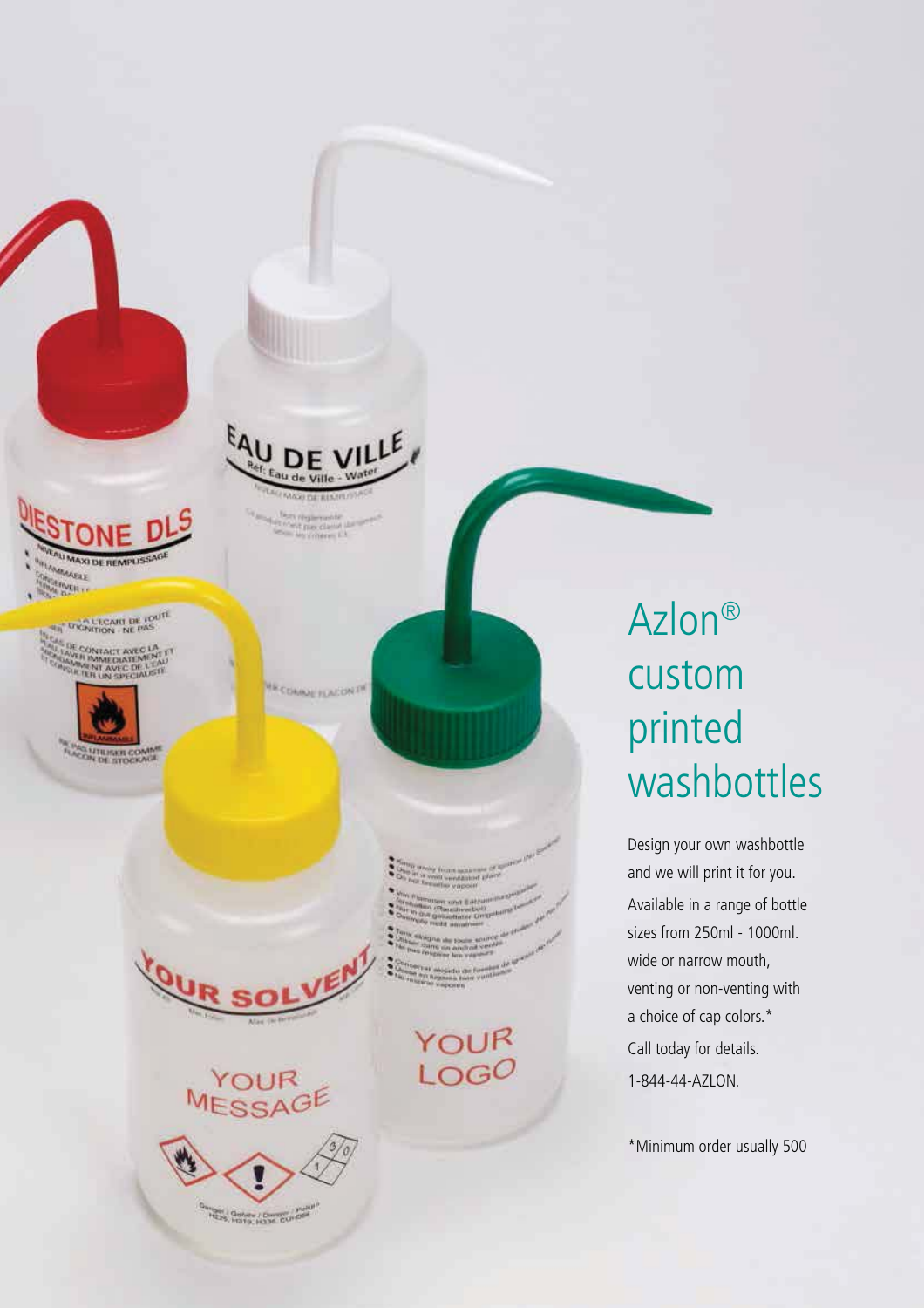### Bottles, wash, non-venting, wide neck,<br>DIY. LDPE **DIY, LDPE**

- $\bullet$ Do-it-yourself wash bottles with blank write-on-panel
- $\bullet$ Indelibly printed in 3 languages (English, French and German)
- $\bullet$ Supplied with adhesive hazard labels

| Product Code | Description                                               | Pack gty. |  |
|--------------|-----------------------------------------------------------|-----------|--|
| WGW001PML    | 250ml Custom/DIY with white cap                           | 5         |  |
| WGW002PML    | 500ml Custom/DIY with white cap                           | 5         |  |
| WGW020PML    | 1000ml Custom/DIY with white cap                          | 5         |  |
| WGWPEN01     | Indelible black marker pen for custom/DIY wash<br>hottles |           |  |



### 2 **Bottles, wash, Gram stain, venting, LDPE**

- **•** Pre-labelled with Gram stain solutions, hazard warning labels and instructions for use
- $\bullet$ With patented DripLok® vapor venting technology
- The set of five wash bottles are printed with:-
- Crystal violet solution
- Lugol's iodine solution
- Gram iodine solution
- Gram color/de-colorising solution
- Safranine solution

| Product Code | <b>Description</b>                                | Pack gty. |  |
|--------------|---------------------------------------------------|-----------|--|
| WGW0255V     | Set of five 250ml Gram Stain venting wash bottles | 5         |  |



Azlon